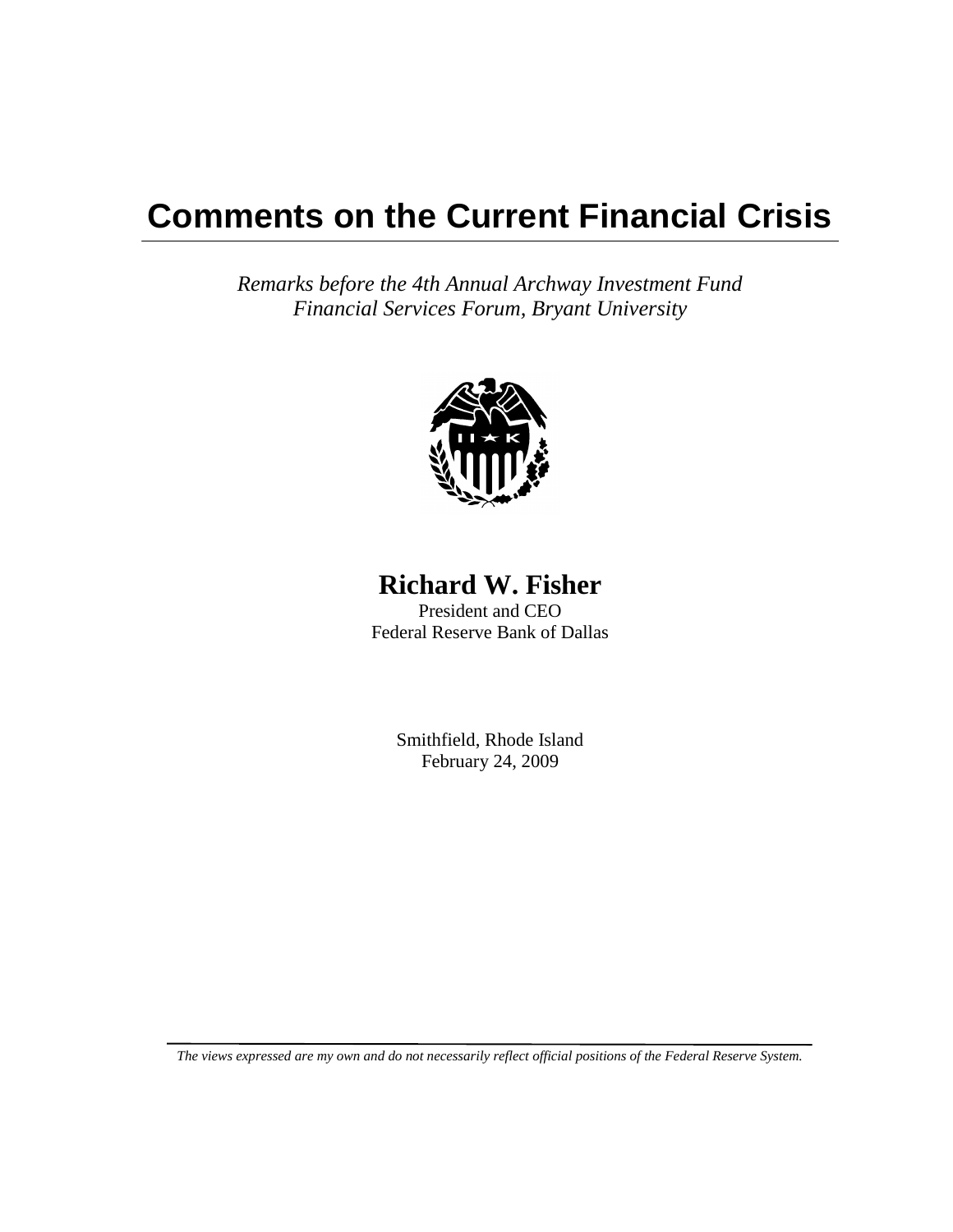## **Comments on the Current Financial Crisis**

## Richard W. Fisher

I want to thank Matthew [O'Rourke] for that poised and articulate introduction. You exemplify the very best of Bryant [University], Matt. I also want to thank Ron Machtley for inviting me to speak today. As Ron knows, for over 45 years, I have watched this university evolve through the eyes of my brother, the chairman of your board of trustees, Mike Fisher. I know no other university president in the nation who is as dynamic as Ron, and I thank him for his leadership.

I also want to take advantage of being at this podium to single out my brother. It would be an understatement to say that Mike and I grew up in a difficult and tumultuous household. Mike was always the voice of reason, always the leader by example, always the "look-to" guy for me and our other brother, Bob. All the nice biographical things that Matthew said about me just now would not have happened had I not wanted to grow up to be like my big brother. Thank you, Mike, for being a bright, shining star and for showing me the way.

Now to the economy and our current financial predicament. The most cogent description of recent economic developments I have heard came from a woman who, having just commiserated with her accountants, put it this way: "This has been like the divorce from hell: My net worth has been cut in half and I'm still stuck with my husband." The mood and pace of the economy have shifted from near bliss to acrimony and an almost palpable sense of betrayal. Our self-confidence has gone wobbly. Many of our fellow citizens feel trapped in an unsustainable situation. The challenge facing President Obama is daunting.

Certainly, few of us imagined in our wildest dreams that our global economy could have turned so rotten so quickly. Only yesterday, it appeared that the economy was cruising along in the most tranquil of seas. In the third quarter of 2007, we recorded our 25th consecutive quarter of economic growth. Unemployment hit a low of 4.4 percent in March of that year. And the stock market closed at an all-time high on Oct. 9, 2007, with the S&P 500 Index finishing the day at 1,565. To be sure, there were some signs of friction developing—most noticeably a heating up of headline inflation, which reached its peak at a 9.6 percent annualized rate in June of 2008. And there were fissures developing in the superstructure of the credit markets—most noticeably in the housing market, but also on the balance sheets and income statements of major creditors and various consumers. But to the unsuspecting world, all was well.

In 2008, conditions shifted radically. You all know the events that have transpired, and I will not belabor them. They are neatly encapsulated in the most recent data. Our gross domestic product is no longer growing, but shrank at an annualized pace of 3.8 percent in the final quarter of 2008, a figure likely to be revised downward after greater scrutiny. Even Texas, the only large state in the United States to have employment growth last year, saw its economy shrink in the fourth quarter. Abroad, the European Union's economy declined at an annualized rate of 5.8 percent, England's by 5.9 percent, Japan's by 12.7 percent and Korea's by 20.6 percent. And China's growth tapered down significantly to a reported year-over-year rate of 6.8 percent. Our closest neighbors saw their economies shift into reverse gear: Mexico's economy contracted, as did that of Canada, a net oil exporter with a surplus in its federal budget, low corporate and consumer debt levels, and no apparent subprime mortgage problems.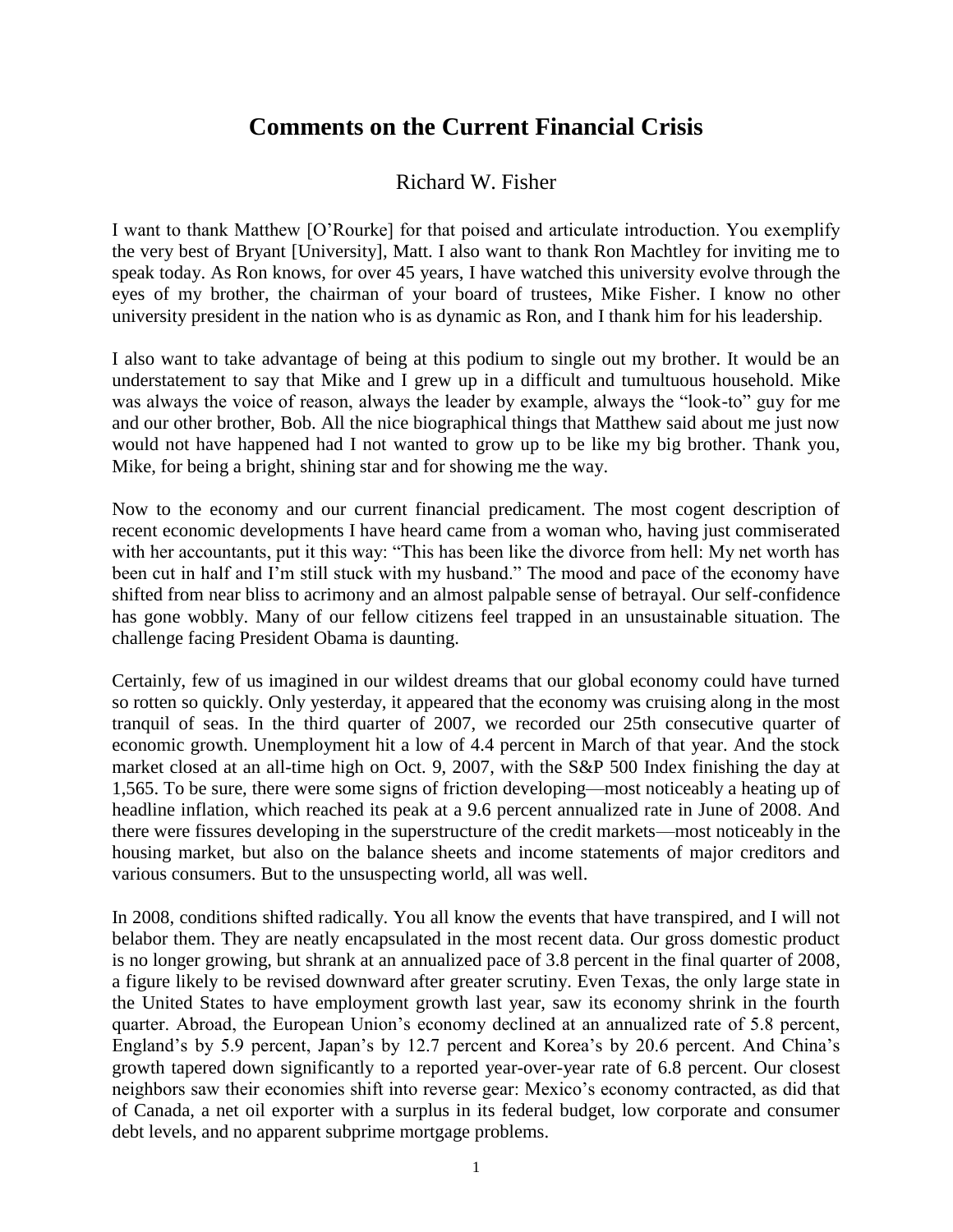Last Wednesday, we learned that U.S. industrial production declined by 1.8 percent in January and that overall manufacturing output has declined 12.9 percent over the past year. It is worse elsewhere. For example, Japanese industrial production is en route to declining by 30 percent this year. For historical perspective, you may recall that in the classic 1954 film, Godzilla destroyed Tokyo, which then represented roughly a third of Japan's industrial production. We might call this the Godzilla Economy: It presents a monstrous challenge.

This challenge is vexing to bankers and other creditors. The credit intermediation process has become dysfunctional, and as for stocks, the S&P 500 Index has become historically and hysterically volatile; it closed yesterday roughly 52 percent off its October 2007 peak. British stocks were off 42 percent over the same period, the German DAX was down 51 percent, the Hang Seng Index was down 53 percent and the Nikkei Dow for Japan is down 57 percent.

I will not venture to predict the future of our manic-depressive friend, Mr. Market. But I do know the consequences of his intemperate disposition. Faced with unforgiving stock and credit markets, American businesses are doing what they can to stay profitable: As demand for their products shrinks, they are slashing every cost factor under their control to preserve their profit margins. They are addressing their cost of labor by cutting "head count" so aggressively that unemployment appears to me to be headed in the direction of, and possibly past, 9 percent. Businesses are delaying capital expenditures. They are demanding that suppliers cut their prices and are tightening inventory management. They are watching their receivables and stretching out their payables. And they are taking every step they can to clean up their balance sheets. (One of my colleagues recently quipped that when looking at the balance sheets of consumers or banks or many other companies these days, nothing on the left is left and nothing on the right is right.)

There are plenty of armchair quarterbacks who now claim to have seen all this coming. Indeed, we must acknowledge that many in the financial community, including those at the Federal Reserve, failed to either detect or act upon the telltale signs of financial system excess.

Paul Volcker told me recently that in his day, he knew that a bank was headed for trouble when it grew too fast, moved into a fancy new building, placed the chairman of the board as the head of the art committee and hired McKinsey  $\&$  Co. to do an incentive compensation study for the senior officers.

Paul Volcker is the wisest of men. Yet, I believe the following, written by another wise man, provides a more fulsome and insightful description of what we recently experienced. This is a long quote, so bear with me, as it perfectly captures the circumstances that led up to our current predicament:

―Every now and then the world is visited by one of these delusive seasons, when ‗the credit system' ... expands to full luxuriance: everyone trusts everybody; a bad debt is a thing unheard of; the broad way to certain and sudden wealth lies plain and open; and men ... dash forth boldly from the facility of borrowing.

―Promissory notes, interchanged between scheming individuals, are liberally discounted at the banks.... Everyone talks in [huge amounts]; nothing is heard but gigantic operations in trade; great purchases and sales of real property, and immense sums [are] made at every transfer. All,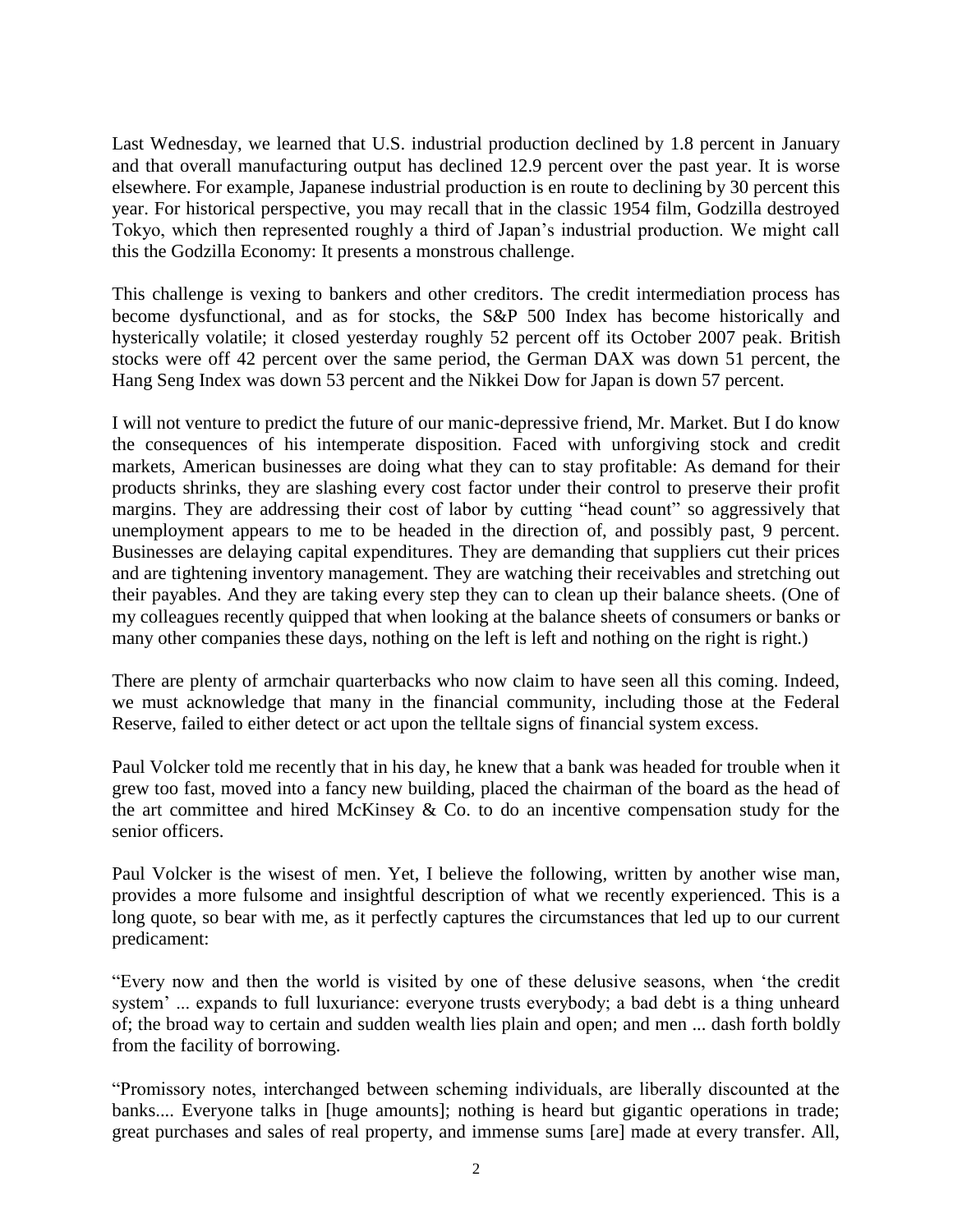to be sure, as yet exists in promise; but the believer in promises calculates the aggregate as solid capital....

―Speculative and dreaming ... men ... relate their dreams and projects to the ignorant and credulous, dazzle them with golden visions, and set them maddening after shadows. The example of one stimulates another; speculation rises on speculation; bubble rises on bubble....

―Speculation ... casts contempt upon all its sober realities. It renders the [financier] a magician, and the [stock] exchange a region of enchantment.... No 'operation' is thought worthy of attention that does not double or treble the investment. No business is worth following that does not promise an immediate fortune....

―Could this delusion always last, life ... would indeed be a golden dream; but [the delusion] is as short as it is brilliant."<sup>1</sup>

That was not written by Martin Wolf of the *Financial Times* or Paul Gigot of the *Wall Street Journal* or David Brooks of the *New York Times* or Ellen Goodman of the *Boston Globe.* It was written by Washington Irving in his famous "Crayon Papers" about the Mississippi Bubble fiasco of 1719.

Irving, mind you, had never heard of a subprime mortgage or a credit default swap or any of the other modern financial innovations that are proving so vexing to credit markets today. He had never heard of Bernie Madoff or Allen Stanford. But he understood booms propelled by greed and tomfoolery and what happens when what one old colleague called "irrational exuberance" is replaced by irrational fear—when what was a sure thing yields to uncertainty. Uncertainty is the ultimate enemy of decisionmaking, forcing an otherwise robust credit system into a defensive crouch. (A fellow being interviewed on television not long ago was asked what positions he would advise his clients to take to ride out the current storm. He replied, "cash and fetal.")

With uncertainty in full fever, cash is hoarded, counterparties are viewed with suspicion and no business appears worthy of financing. The economy, starved of the lifeblood of capital, staggers and begins to weaken.

So what have we at the Federal Reserve done about it?

 $\overline{a}$ 

Of course, we could have let nature run its course for fear of making things worse. P. G. Wodehouse, my favorite comedic author, used to say that "there is only one cure for gray hair. It was invented by a Frenchman. It is called the guillotine." But my colleagues at the Federal Reserve and I refuse to be fatalistic. (Besides, those of us who still have hair have seen it turn gray this past year.) Though in normal times, central bankers appear to be the most laconic genus of the human species, in times of distress, we believe in the monetary equivalent of the Powell Doctrine: We believe that good ideas, properly vetted and appropriately directed with an exit strategy in mind, can and should be brought to bear with overwhelming force to defeat threats to economic stability.

<sup>&</sup>lt;sup>1</sup> "A Time of Unexampled Prosperity," by Washington Irving, in *The Crayon Papers*, 1890.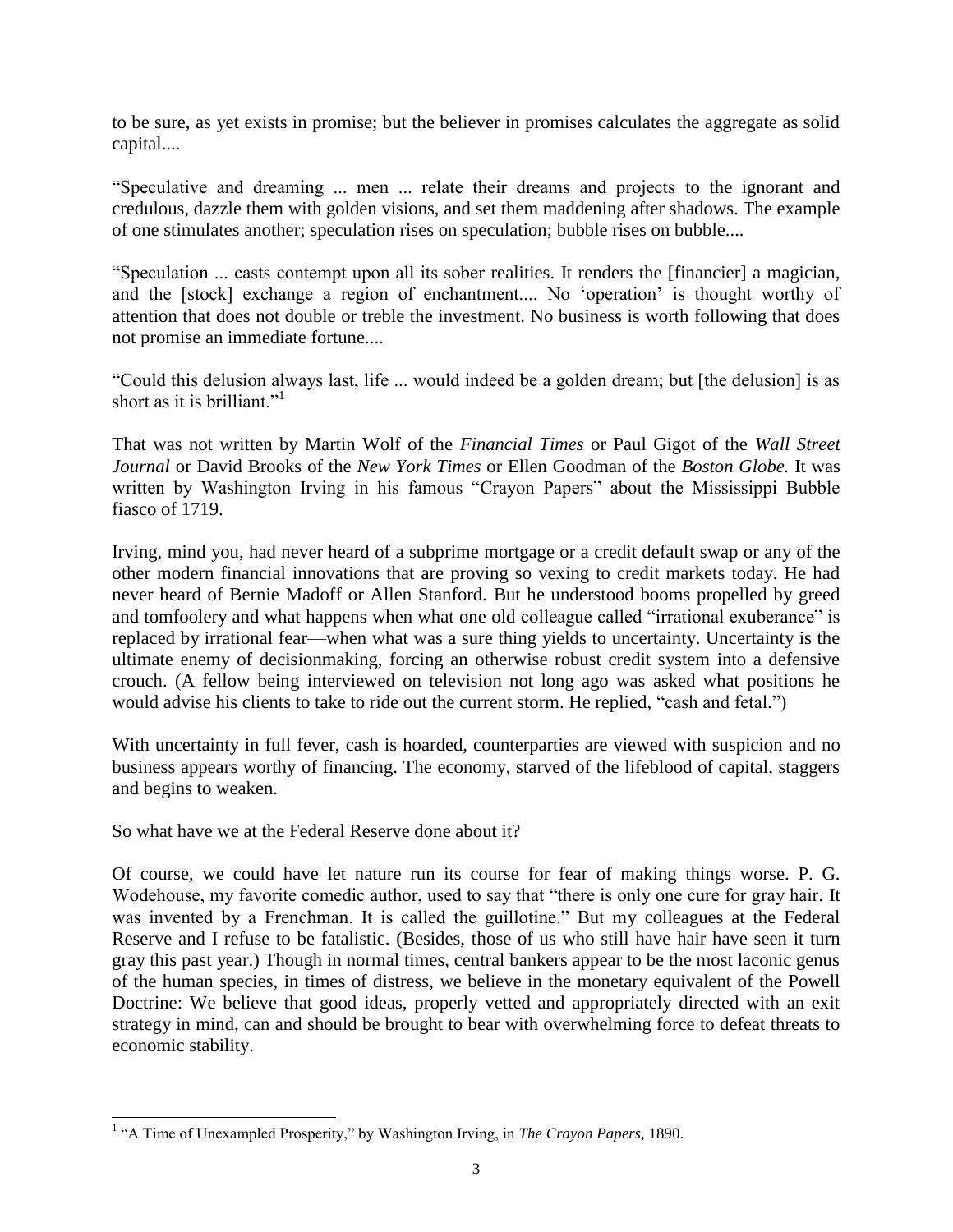Let me go back in history once more. The basic playbook for how a central bank, as the economy's lender of last resort, deals with a financial crisis was written in the 19th century by two men: Henry Thornton and Walter Bagehot.

Bagehot's prescription to counter a panic bears repeating: "The holders of the cash reserve must be ready not only to keep it for their own liabilities, but to advance it most freely for the liabilities of others. They must lend to merchants, to minor bankers, to 'this man and that man' whenever the security is good."

Bagehot describes the response of the Bank of England to the Panic of 1825 by quoting its governor as follows: "We lent it ... by every possible means and in modes we had never adopted before; we took in stock on security, we purchased Exchequer bills, we made advances on [those] bills, we not only discounted outright, but we made advances on the deposit of bills of exchange to an immense amount, in short, by every possible means consistent with the safety of the Bank  $\frac{1}{2}$ 

All the while bearing in mind the advice rendered by Thornton, writing in 1802: "It is by no means intended to imply, that it would become the [Central] Bank to relieve every distress which the rashness of [bankers and financiers] may bring upon them.... The relief should neither be so ... liberal as to exempt those who misconduct their business ... nor so scanty and slow as deeply to involve the general interests. These interests, nevertheless, are sure to be pleaded by every distressed person whose affairs are large, however indifferent or even ruinous may be their state<sup>"3</sup>

If you are looking for a cognitive road map of what the Fed has been up to as we navigate between the need to "advance most freely for the liabilities of others, lend to bankers and merchants, and 'to this man and that man' whenever the security is good" and the equally compelling need to fend off the moral hazard of relieving "those who misconduct their business," you might dust off your Bagehot and Thornton.

Of course, the panics of the 18th and 19th centuries were different in size and shape than those of recent times. The nature of financial crises changes with time, reacting to the dynamic contours of the economy and financial evolution. Thus we must learn from experience, augmenting the theories and models that come from the study of past remedies.

I recently read Ken Follett's magnificent book *World Without End.*<sup>4</sup> It is a massive tome that runs for 1,014 pages. (I was tempted to rename it *Book Without End.*) It deals with the Black Plague that crippled England and Europe in the 14th century. In those days, the monks were the intelligentsia, and those who practiced medicine were sent to Oxford to learn from the theorists of ancient Greece. The nuns were the nurses. In the middle ages, women were not allowed to attend Oxford, so they learned from doing.<sup>5</sup> While the monks adhered to the Oxford-taught, old orthodoxy of studying the "humors," of bleeding, and of invoking the dictum of *fiat voluntas tua* 

 $\overline{a}$ 

<sup>2</sup> *Lombard Street*, by Walter Bagehot, 1873.

<sup>&</sup>lt;sup>3</sup> An Enquiry into the Nature and Effects of the Paper Credit of Great Britain, by Henry Thornton, 1802.

<sup>4</sup> *World Without End*, by Ken Follett, New York: Penguin, 2007.

<sup>&</sup>lt;sup>5</sup> When I arrived at Oxford 650 years later, there were women studying there, but they were kept in separate colleges and were small in number. The joke among women then was "Come to Oxford where the odds are good but the goods are odd."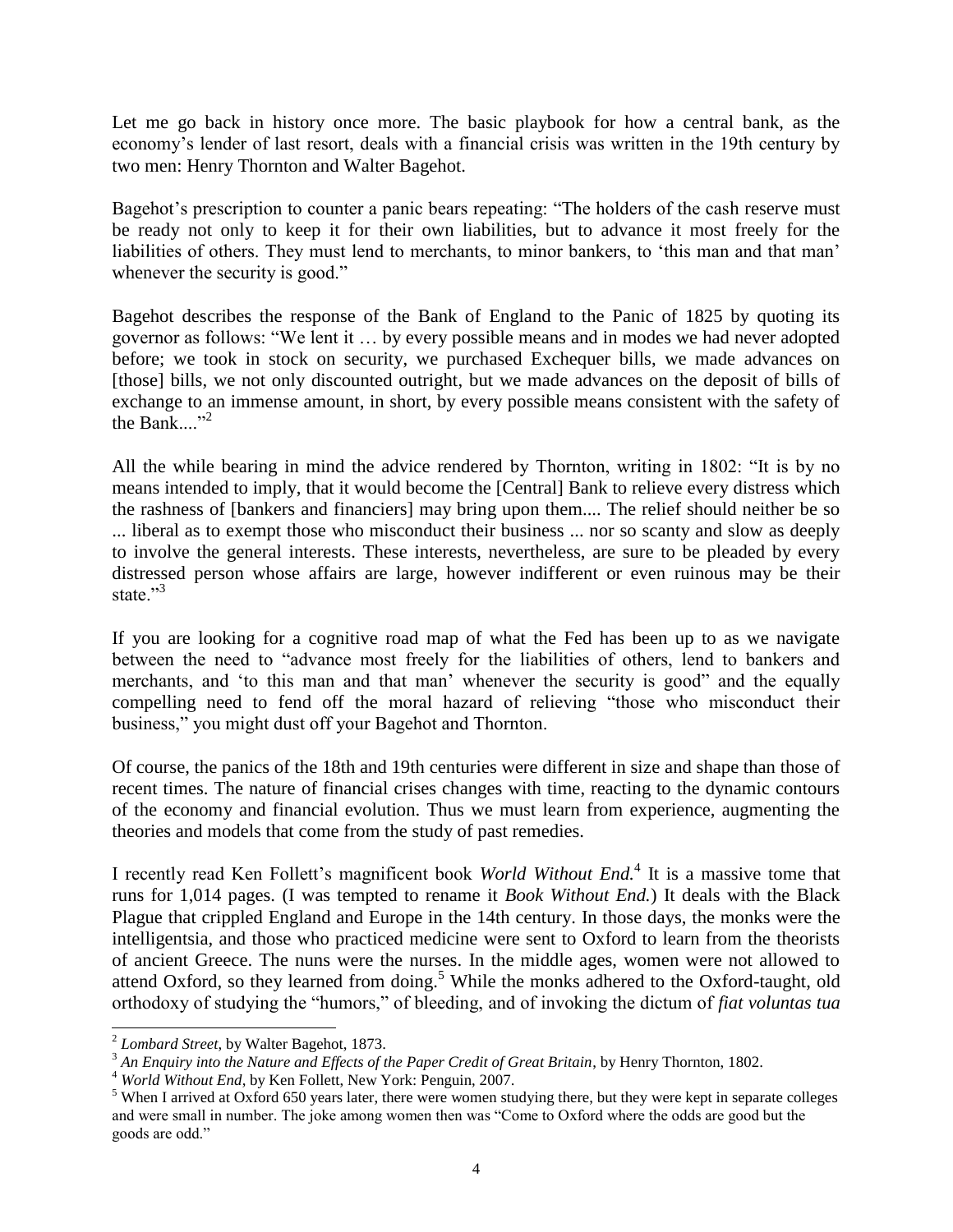(―Thy will be done‖), the nuns adapted their techniques according to what actually worked. The punch line of *World Without End* is that the community where the story takes place is spared the worst effects of the Plague by a savvy nun named Mother Caris, who applies experience and adapts established methods and theories to address the needs of the time.

We at the Federal Reserve do not believe in the economic equivalent of "fiat voluntas tua." We believe in using our powers proactively. We have dusted off our Thornton and Bagehot and then some. We have been neither "scanty nor slow" in addressing the pathology of our economy and financial system. We have "lent by every possible means and in modes ... consistent with the safety of the bank." And we have made abundantly clear that despite having reduced the target range for the federal funds rate to the "zero bound"—the old orthodoxy—we will not shy from pursuing all practicable means available to a central bank in supporting the functioning of financial markets and stimulating the economy back to a steady state.

Like Mother Caris, we have learned from the experience of crises more recent than the ancient debacles of the Mississippi Bubble or the Panic of 1825. We have studied the mistakes made by other lenders of last resort who failed to properly deploy their forces in times of distress, such as the Federal Reserve in the 1930s and the Bank of Japan in the 1990s. And we have reviewed the actions taken by others more successful, such as those of the Swedish Riksbank in response to their banking crisis of the early 1990s. Thus, starting on Dec. 12, 2007, when the base interest rate—the fed funds rate—was 4.25 percent, we began expanding our balance sheet by providing access to credit for longer terms to eligible depository institutions to alleviate funding pressures in the system.

In rapid order, over the course of a year, we took at least eight major initiatives: (1) We established a lending facility for primary securities dealers, taking in new forms of collateral to secure those loans; (2) we initiated so-called swap lines with the central banks of 14 of our major trading partners, ranging from the European Central Bank to the Bank of Canada and the Banco de México to the Monetary Authority of Singapore, to alleviate dollar funding problems in those markets; (3) we created facilities to backstop money market mutual funds; (4) working with the U.S. Treasury and the FDIC, we initiated new measures to strengthen the security of certain banks; (5) we undertook a major program to purchase commercial paper, a critical component of the financial system; (6) we began to pay interest on reserves of banks; (7) we announced a new facility to support the issuance of asset-backed securities collateralized by student loans, auto loans, credit card loans and loans guaranteed by the Small Business Administration, a facility which last week we stated we were prepared to expand significantly beyond our originally planned \$200 billion; and (8) at the end of November, we announced we stood ready to purchase up to \$100 billion of the direct obligations of Fannie Mae, Freddie Mac and the Federal Home Loan Banks, as well as \$500 billion in mortgage-backed securities backed by Fannie, Freddie and Ginnie Mae.

And, as you all know, in a series of steps, the FOMC reduced the fed funds rate to between zero and a quarter of 1 percent, a process which I supported once it became clear that the immediate inflationary tide was ebbing (though I remain concerned about the effects low rates have on aging baby boomers and the elderly who played by the rules, saved and squirreled away money and are now earning meager returns on their fixed-income portfolios and bank deposits). Simultaneously, at the request of the 12 Federal Reserve banks, and again in a series of steps, the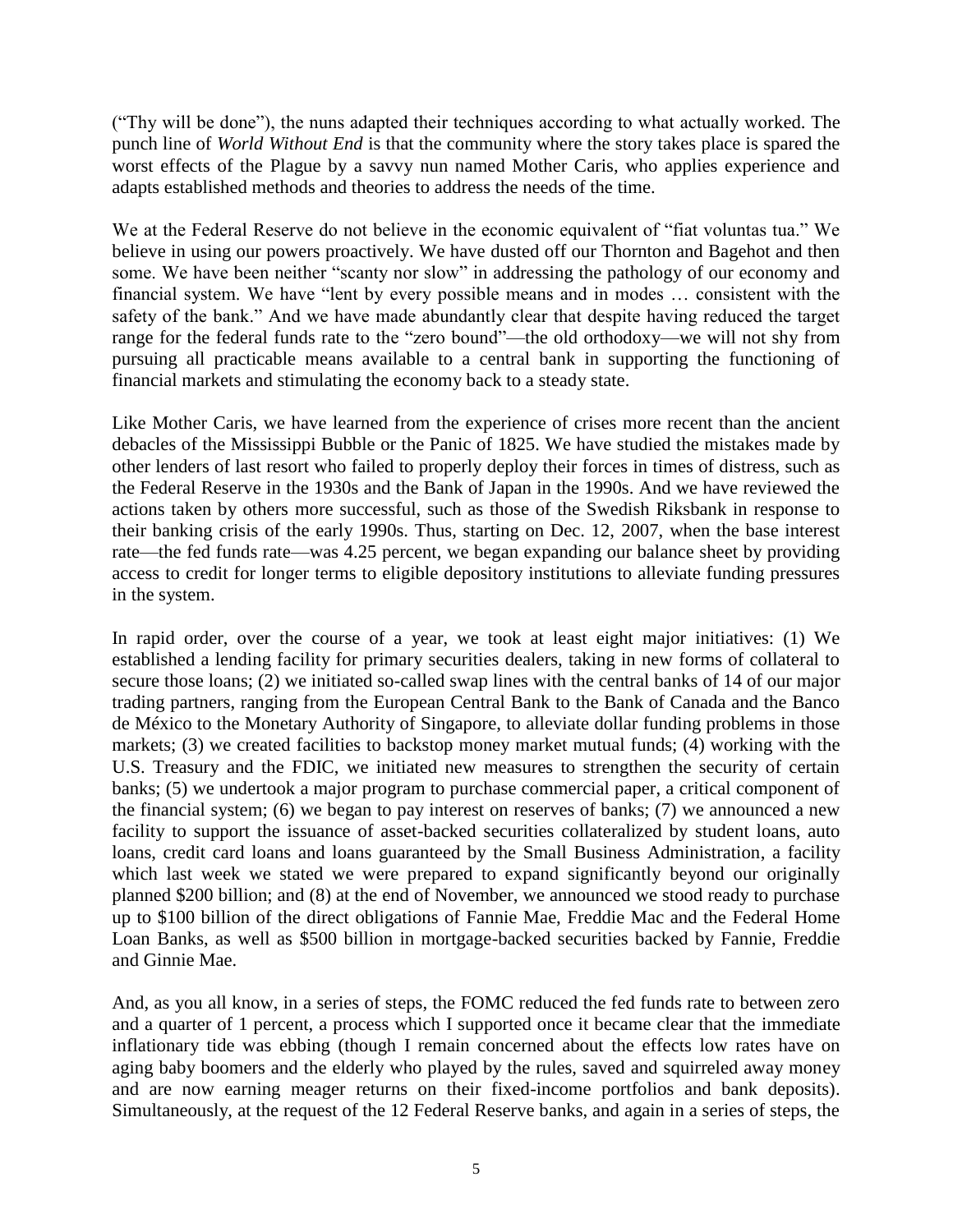Board of Governors lowered the rate it charges banks to borrow from our discount window so as to lower the cost of credit to the economy.

All of this has meant expanding the Federal Reserve's balance sheet. As of Feb. 18, the total footings of the Federal Reserve have expanded to roughly \$2 trillion—an almost twofold increase from when we started in 2008. It is clear that we stand ready to grow our balance sheet even more should conditions warrant. Our options include purchasing longer-term Treasuries, expanding our holdings of mortgage-backed paper and purchasing larger amounts and different forms of asset-backed paper.

You will note that the emphasis of our activities has been on expanding the asset side of our balance sheet—the left side, which registers the securities we hold, the loans we make, the value of our swap lines and the credit facilities we have created. Simple accounting dictates that the expansion of the left side of our balance sheet has been accompanied by an equally impressive expansion of the right side—the liability side. In this regard, the combination of banks' balances, Federal Reserve Bank notes and U.S. Treasury balances has grown tremendously.

When the Japanese economy went into the doldrums, the Bank of Japan emphasized the liability side of its balance sheet by building up excess reserves and cash. The bulk of this accumulation was associated with an increase in government securities on the left side of the Bank's balance sheet, which seemed to do little to rejuvenate the system.

As I said earlier, in times of crisis many feel that the best position to take is somewhere between cash and fetal. But it does the economy no good when creditors curl up in a ball and clutch their money. This only reinforces the widening of spreads between risk-free holdings and allimportant private sector yields, further braking commercial activity whose lifeblood is access to affordable credit. We believe that emphasizing the asset side of the balance sheet will do more to improve the functioning of credit markets and restore the flow of finance to the private sector. In the parlance of central banking finance, I consider this a more qualitative approach to "quantitative easing." It is bred of having learned from the experience of our Japanese counterparts, much as Mother Caris learned from watching others' unsuccessful attempts at curing the Black Plague in her community of Kingsbridge.

I realize that by straying from our usual business of holding plain vanilla, mostly short-term Treasuries as assets and by shifting policy away from simple titrations of the fed funds rate, we have raised a few eyebrows. One observer has posited that we have migrated from the patron saint of Milton Friedman to enshrining Rube Goldberg.

I rather like Rube Goldberg. I recall fondly the complex devices his protagonist, the felicitously named Professor Lucifer Gorgonzola Butts, would deploy to perform different tasks. If you turn to Wikipedia, you will find one of my favorites: the self-operating napkin. As described therein, it was activated when a soup spoon (Exhibit A) is raised to the mouth, pulling on a string (B), thereby jerking ladle (C) which throws cracker (D) past parrot (E), who jumps after it, tilting perch (F), upsetting seeds (G) into pail (H), whose new extra weight pulls cord (I), which opens and lights automatic cigar lighter (J), setting off skyrocket (K), which causes sickle (L) to cut string (M) and allows pendulum (N) with attached napkin (O) to swing back and forth, thereby wiping face.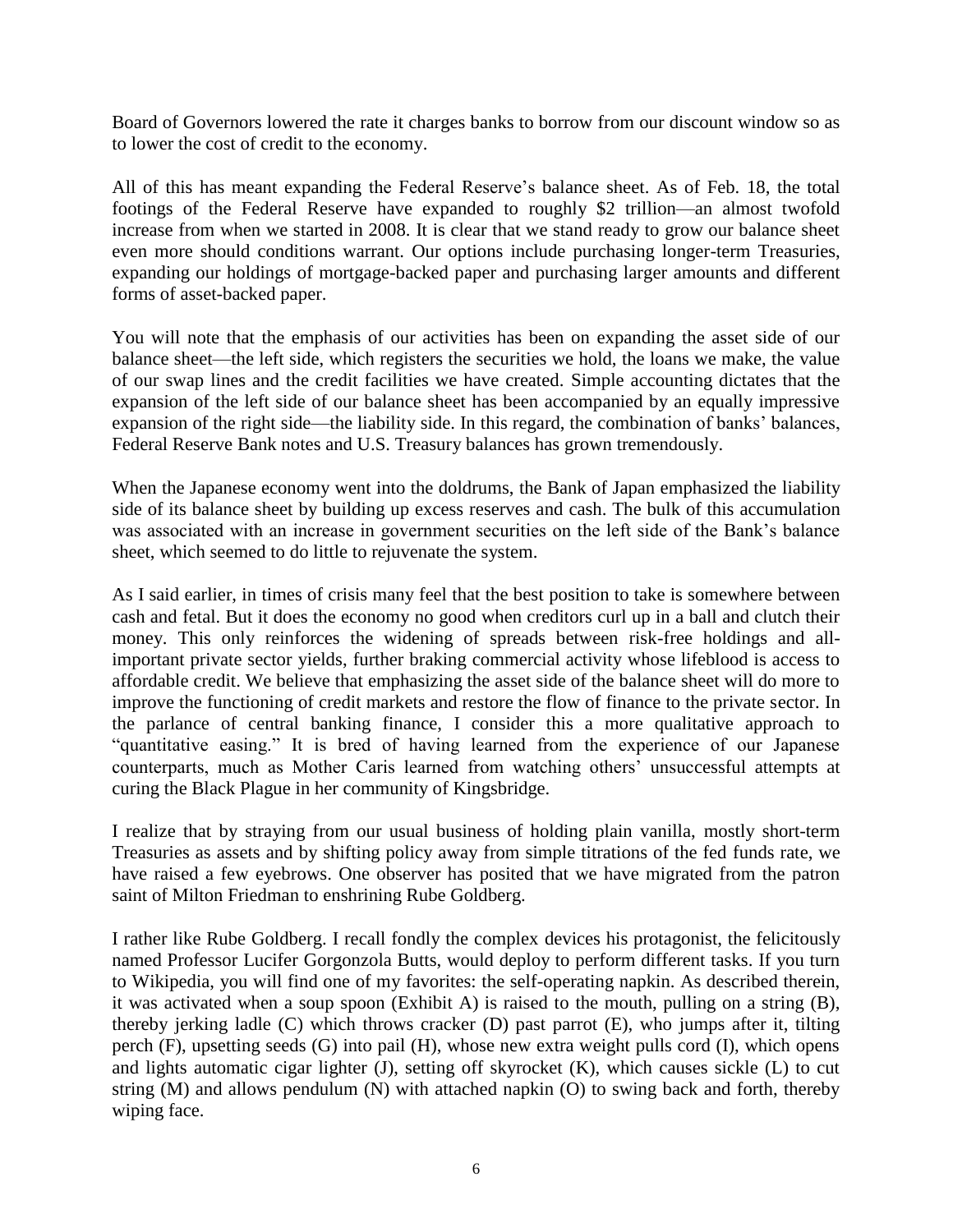I assure you the Federal Reserve has not abandoned the wisdom of Milton Friedman or Walter Bagehot or any of the other established patron saints of central banking. But these are complex, trying times. Our economy faces a tough road. We are the nation's central bank and we are duty bound to apply every tool we can to clean up the mess that has soiled the face of our financial system and get back on the track of sustainable economic growth with price stability. The men and women of the Federal Reserve spend every waking hour doing their level best to perform their duty. Even if we have to deploy a little Rube Goldberg engineering to get the task done.

To be sure, we have to be very careful in deploying our arsenal. For example, we are well aware that the issuance of new Treasuries is expanding at an eye-popping pace: Net new issuance of Treasuries was \$145 billion in fiscal year 2007, expanded to \$788 billion in fiscal year 2008 and, by most everyone's accounting, will broach \$2 trillion in fiscal year 2009.<sup>6</sup> This "guesstimation" is based on the pace of issuance in the first five months of this fiscal year and the expected price tag for the recently approved fiscal stimulus package (but before a net cost is assigned to the bank proposals that will be forthcoming from the Treasury and before accounting for the budget about to be sent to the Congress by President Obama). The Federal Reserve must, of course, be very careful to avoid any perception that it stands ready to monetize exploding fiscal deficits, as this would undermine confidence in our independence and raise serious doubts about our commitment to long-term price stability. These concerns certainly do not preclude some Treasuries purchases, however, as we seek to strengthen the economy in this time of crisis. With short-term Treasury rates near zero, an argument can be made that buying longer-term Treasuries would be especially effective in this regard.

Parenthetically, I would note that such purchases are not at all unusual. We routinely buy Treasury issues with a wide range of maturities in order to maintain a well-balanced portfolio. So, we are talking only about a possible change in emphasis here, not a sharp departure from past practice. That said, in my opinion, we certainly shouldn't try to *peg* long-term rates. Past efforts to do so soon have led to costly credit-market distortions and inevitably ended in tears. In my view, we must be very careful not to provide for an unsustainable and potentially disruptive distortion in the benchmark market for Treasuries through any extraordinary efforts above and beyond our normal balancing operations.

Similarly, we must be very cautious about the dimensions of our program to intervene directly in the market for asset-backed securities, making sure that our actions are the absolute minimum needed, and no more. Most important of all, we must continue to make clear that we will unwind our interventions in the market and shrink our balance sheet back to normal proportions once our task is accomplished, for this is, indeed, our unanimous and unflinching intention.

I would suggest to you that some of our innovative, Rube Goldbergian contraptions have begun to work. For example, the London interbank offered rate, known by its acronym Libor, has come down handsomely. This is important as most variable-rate subprime and Alt-A mortgages that will be reset in the immediate future are based on Libor. Our purchase of government-sponsored enterprise (GSE) mortgage-backed securities helped reduce the interest rate on 30-year, fixedrate mortgages to a record low of 4.96 in mid-January, according to Freddie Mac data that start in 1971—though the rate has floated back upward as the yield on longer-term Treasuries has risen with the new issuance calendar. And our commercial paper and money market fund

 $\overline{\phantom{a}}$ 

<sup>&</sup>lt;sup>6</sup> "Fed Home Loan Purchases Fail to Keep Mortgage Rates from Rising," *Financial Times*, Feb. 9, 2009.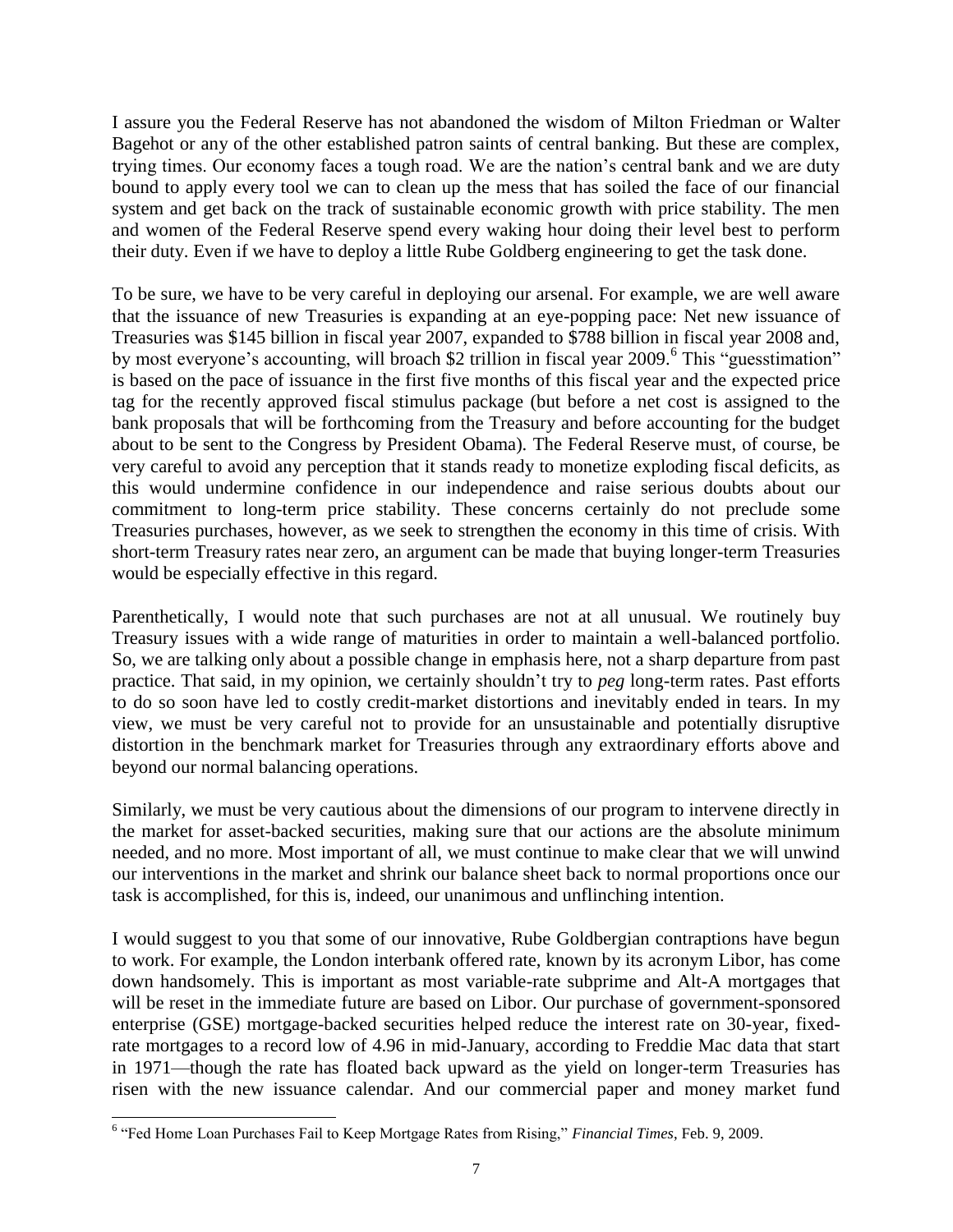facilities have improved the tone of the all-important commercial paper market—not just the A1/P1 paper market, in which we have directly intervened, but also in the A2/P2 market. It has also not escaped my attention that the premium over Treasuries that investment-grade corporations pay to borrow in the open market has declined by 20 percent and by 25 percent for non-investment-grade borrowers and that corporate bond issuance has stepped up.

Despite these accomplishments, we have miles to go before we sleep.

Please bear in mind that the Federal Reserve is only one arrow in the quiver that can be deployed to restore the nation's economic vitality. The power to stimulate activity through taxing and spending the American people's money lies with the Congress of the United States. All eyes have been on the stimulus package recently passed by the House and Senate and signed by President Obama. This was no easy task, and it was accomplished with unusual alacrity. Only time will tell if the stimulus will give our economic engine an activating short-term jolt without encumbering or disincentivizing the entrepreneurial dynamic that has made for the long-term economic miracle that is America. Next, our political leaders must agree to funding, if any, of the Treasury's proposals for the resolution of the banking crisis so as to make the system more stable and viable—a resolution, as Thomas Friedman reminds us in Sunday's *New York Times*, that needs to be done in a manner that encourages winners rather than "bailing out losers."<sup>7</sup> And, on top of all that, they must begin, now, to dig us out of the very deep hole they themselves have dug in incurring unfunded liabilities of retirement and health care obligations—programs that are already on the books but have not yet been paid for—that Pete Peterson's foundation calculates at \$53 trillion and we at the Dallas Fed believe total over \$99 trillion.<sup>8</sup> If you do the numbers, you will find that some 85 percent of those unfunded liabilities is due to Medicare; a budgetary Heimlich maneuver is urgently needed to keep Medicare from choking off our economic prosperity.

We are navigating uncharted, financially treacherous waters. Our fiscal authorities must carefully plot a course between the immediate needs for stimulus and the future needs of our children and grandchildren.

When George Shultz was director of the Office of Management and Budget, he became frustrated with the spending impulses of the Nixon administration. He reports that he called the venerable Sam Cohen, a virtual encyclopedia of budgetary history, into his office and asked, ―Between you and me, Sam, is there really any difference between Republicans and Democrats when it comes to spending money?" Cohen's reply was classic: "Sir, there is only one difference: Democrats enjoy it more."

Mr. Cohen might have been a more "equal opportunity" wisecracker were he still around. No matter. We are beyond the point of either party's placing its immediate political needs ahead of the welfare of our children and successor generations. I am hopeful that the good people that President Obama has assembled to guide his economic policy, and the leadership of the House and Senate, will begin to prevail on Congress to finally begin filling in the gaping holes of

 $\overline{a}$ <sup>7</sup> "Start Up the Risk-Takers," by Thomas Friedman, *New York Times*, Feb. 22, 2009.

<sup>&</sup>lt;sup>8</sup> Figures from the Dallas Fed cited in "Storms on the Horizon," by Richard W. Fisher, remarks before the Commonwealth Club of California, San Francisco, May 28, 2008. Figures from the Peterson Foundation cited in ―Washington Must Heed Fiscal Alarm Bell,‖ by David Walker, Peter G. Peterson Foundation, Sept. 22, 2008.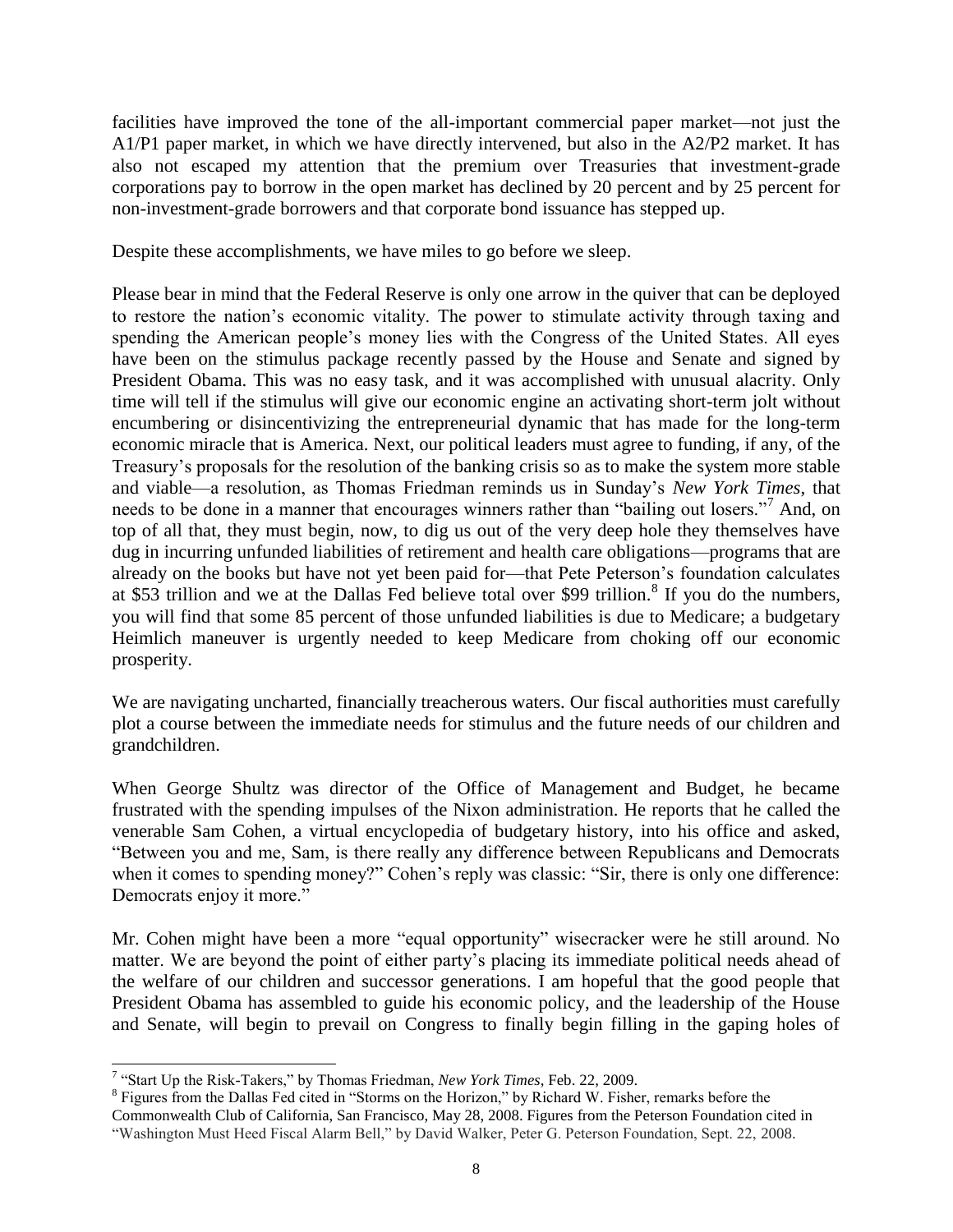unfunded liabilities. In my eyes, these unfunded programs represent the greatest threat to our long-term economic welfare and—given the historical temptation for politicians to ask central banks to monetize their profligacy—the independence of the Federal Reserve. Left unattended, these liabilities will surely tear asunder future American prosperity.

I trust Congress will get it right. And, in doing so, I trust that they—and you—will keep in mind both the limited powers of the Federal Reserve and the vital importance of allowing us to apply our own judgment on how best to exercise those powers in furtherance of our mandate—a mandate to promote financial stability, maximize sustainable job creation, and maintain price stability.

As a central banker, I am genetically programmed to be a worrier. In times of economic duress, there is always a temptation for political authorities to compromise the central bank. I saw this firsthand in the Carter administration with the ill-advised imposition of credit controls. This was but one instance in a long history that stretches from the debauching of monetary probity in ancient Rome to the inflation disaster that is now modern Zimbabwe.

Liaquat Ahamed, a former World Bank official and CEO of the bond management firm of Fischer, Francis, Trees and Watts, has written an entertaining book, titled *Lords of Finance*. In it, he notes that the founder of the German Reichsbank was Otto von Bismarck. When the Reichsbank was formed in 1871, Ahamed reports, Bismarck's closest confidant, Gershon Bleichröder, is reported to have "warned [Bismarck] that there would be occasions when political considerations would have to override purely economic judgments and at such times too independent a central bank would be a nuisance."<sup>9</sup>

It is no small wonder that the political considerations of the First World War and the impulse to override what might have been the purely economic judgments of Germany's central bank led to the hyper-inflation of the Weimar Republic and the utter destruction of the German economy. I beg to differ with Herr Bleichröder. It is more important than ever that we maintain the independence of our central bank, keeping it free from being overridden by political considerations. As the executive branch and the legislature seek to navigate our economy to safe harbor, we must minimize the impulse to let political exigencies hamper the work of the Federal Reserve. If, in the process of doing what is right and proper by confining its activity to its singular purpose, the Federal Reserve becomes a "nuisance," so be it. The Fed under Paul Volcker's leadership was certainly a "nuisance," but you would be hard-pressed to find anyone alive today who would argue the fact that the Volcker Fed pulled the nation from the precipice of economic calamity. It is important that the Federal Reserve be left to do its job and no more.

Having drawn that line in the sand, let me conclude by offering a recommendation to our lawmakers: It is imperative that they withstand demands for protectionism, including disguised protectionism in the form of nontariff barriers, "buy American" provisions and restrictions on capital flows. What made the Great Depression "great" was the Smoot–Hawley Act, with which everyone in this audience is familiar. You may be less familiar with the Long Depression that began when a flowering of new lending institutions that issued mortgages for municipal and residential construction in the capitals of Vienna, Berlin and Paris turned a cropper and began the financial panic of 1873.

 $\overline{\phantom{a}}$ 9 *Lords of Finance*, by Liaquat Ahamed, New York: Penguin, 2009, p. 88.